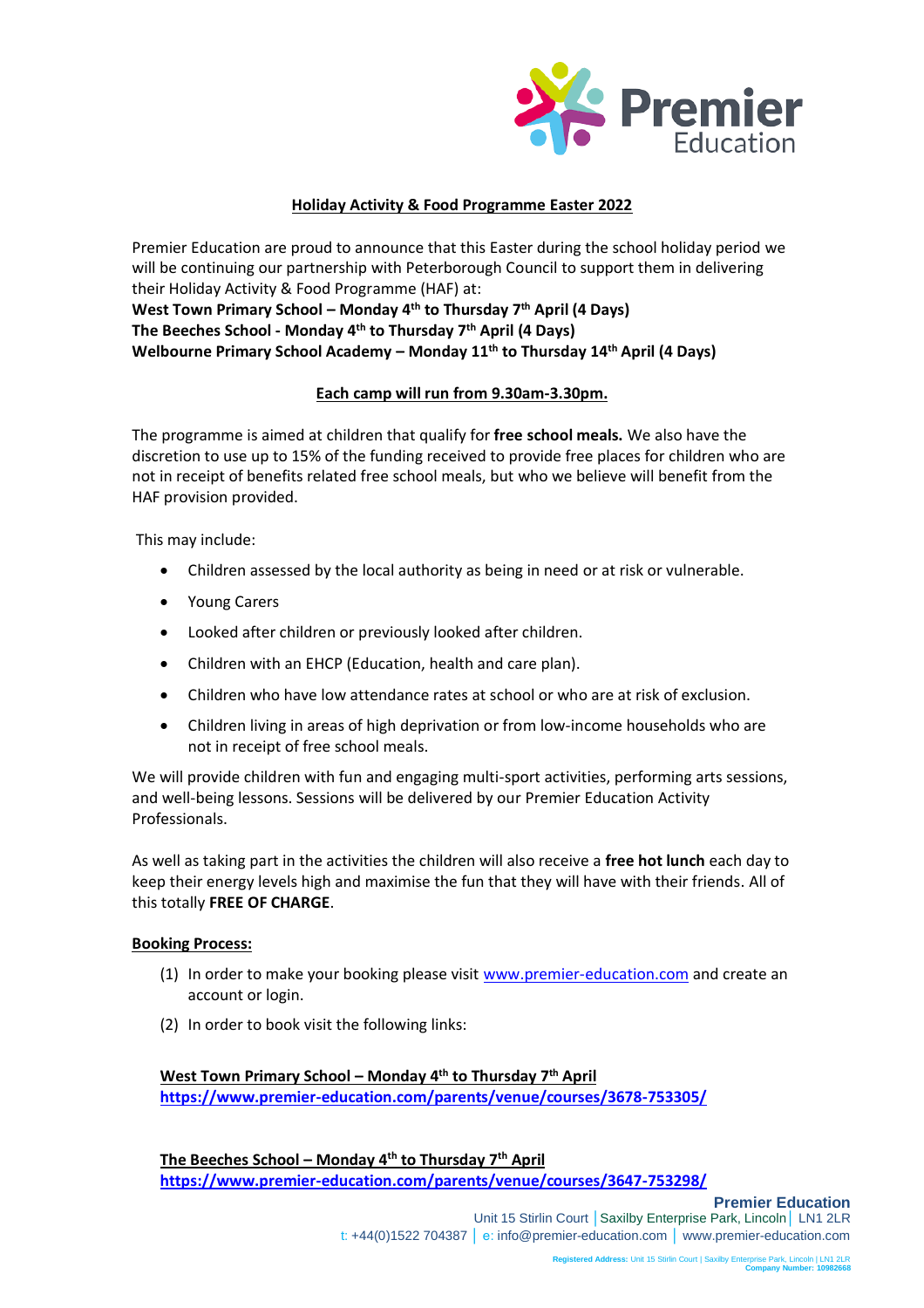

## **Welbourne Primary School - Monday 11th to Thursday 14th April** <https://www.premier-education.com/parents/venue/courses/3675-753291/>

(3) We will then be in touch in the next couple of weeks to request the food order for your children.

If you have any booking issues at all then please email **[premiereducationhaf@gmail.com](mailto:premiereducationhaf@gmail.com) or call our head office line on 01952 499040**

We look forward to welcoming your child/children on to our camps soon.

Premier Education Team

: